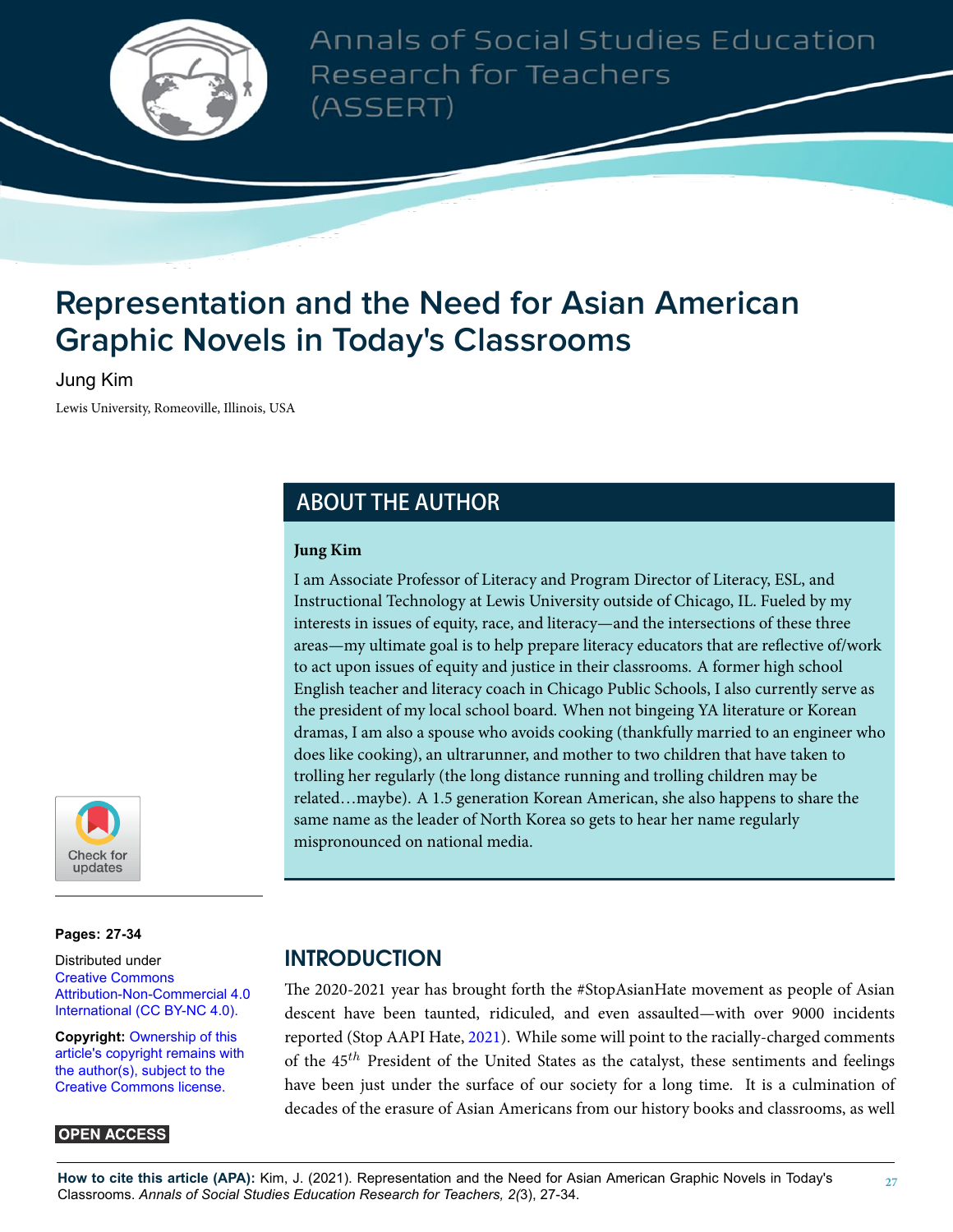

Research for Teachers in a Hurry

as the prolonged stereotyping of Asian Americans as "model minorities" and "perpetual foreigners"; in other words, it has been easy to see Asian Americans as less than human and as open for critique or even assault because we are not "real." Because the impact of American empire and colonialism, the transnational forces that have shaped and continue to shape Asian immigration, and the long history of Asians on this continent—and their many contributions—have been erased, it is easier to see Asian Americans as foreigners, invaders, and unwanted.

### **THE RESEARCH**

This article brings together two seemingly divergent areas of my work: 1) my forthcoming book with Dr. Betina Hsieh([Kim and Hsieh](#page-7-2), in press), on the experiences of Asian American teachers in the classroom and 2) my previous books on teaching with graphic novels([Boerman-Cornell & Kim](#page-7-3), [2020;](#page-7-3) [Boerman-Cornell et al.,](#page-7-4) [2017](#page-7-4)). In this article I argue for the incorporation of Asian American graphic novels into social studies classrooms to address the erasure and marginalization of Asian Americans in the curriculum and bring their stories, struggles, and contributions into classrooms.

My forthcoming book on Asian American teachers is based on a qualitative study that draws upon several dozen interviews with Asian American teachers across the country about their experiences in pK-12 classrooms, both as teachers and students. We draw upon the seven tenets of an AsianCrit framework as defined by Iftikar and Museus [\(2018](#page-7-5))— Asianization; transnational contexts; (re)constructive history; strategic (anti)essentialism; intersectionality; commitment to social justice; and story, theory, and praxis—to analyze and understand how teachers' Asian American identities have shaped and continue to shape their experiences both in and out of the classroom.

### **FINDINGS AND IMPLICATIONS**

One of the strongest themes that emerged from this work was how deeply many Asian American teachers felt impacted by not seeing themselves in classrooms, not in front of the classroom nor in the curriculum they studied. There is not only a disproportionate scarcity of Asian American teachers in this country, but their absence from history textbooks further obscures the many ways Asian Americans have been part of the fabric of this country for centuries. This kind of erasure allows the stereotypical media images that are perpetuated in our society to continue unchecked. The inclusion of more Asian American history would begin the process of breaking down this cycle.

One notable exception to this general exclusion of Asian Americans is their growing appearance in children's and young adult literature, especially graphic novels. While not Graphic novels are book-length works of fiction or non-fiction that use the conventions of a comic book to tell a story or convey information. They harness the multimodal power and synergy of words and pictures combined to create enhanced meaning for readers. There has been a virtual explosion of graphic novels in the last two decades and an accompanying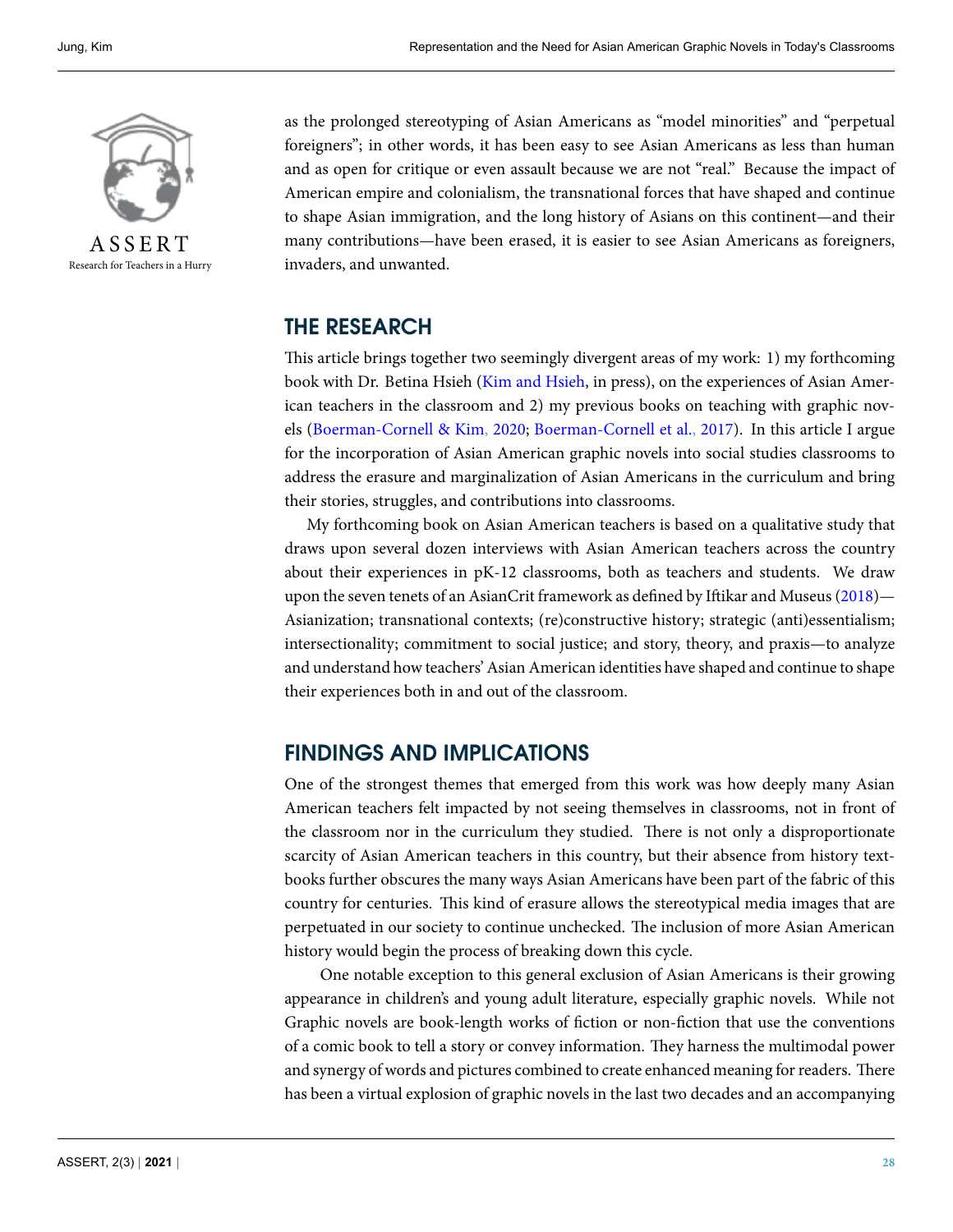

A S S E R T Research for Teachers in a Hurry respect for their power. As a result, they are finally becoming more accepted in mainstream classrooms and curriculum as teachers recognize the power they have for their students not just for struggling readers and English language learners as sometimes assumed, but for all readers.

My two books on teaching with graphic novels addresses the power of graphic novels to teach for disciplinary literacy and for English Language Arts. Most germane to the readers of this journal is the power of graphic novels to expand upon and develop historical literacy practices including contextualization, corroboration, sourcing, and historical agency. Disciplinary literacy is built upon the idea that students can begin acquiring the ways of knowing, habits of mind, and habits of practice of various disciplines. A few scholars([Boerman-](#page-6-0)[Cornell,](#page-6-0) [2015](#page-6-0); [Park,](#page-7-6) [2016](#page-7-6)) have even investigated how this emerges in research with graphic novels and student learning in social studies. To further assist educators in incorporating graphic novel teaching, we formulated a framework (GRAPHIC) for teaching disciplinary literacy with graphic novels:

**G**oals that graphic novels can help readers meet.

**R**esources that can help meet those goals.

**A**pproaches that can focus learning (for example: disciplinary thinking and practices, inquiry strategies, and so on).

**P**icture/text Hybridity: ways that images and text intersect and inform each other.

**I**nquiry: tasks and strategies that support student inquiry, comprehension, and understanding.

**C**ritical Response: What are the opportunities students have to critically interrogate the text and its ideas?

The GRAPHIC Framework is a recursive process rather than a linear set of steps to follow in order. Graphic Novels in High School and Middle School Classrooms: A Disciplinary Literacies Approach is built, chapter by chapter, around each aspect of this framework with examples and resources throughout.

### **PRACTICAL GUIDANCE FOR TEACHERS**

While Using Graphic Novels in the English Language Arts Classroom is geared for English Language Arts teachers, we do address—in both books—examples of Asian American graphic novels that could be used to teach a variety of concepts, from characterization to contextualization. Some of the featured texts are The Best We Could Do [\(Bui](#page-7-7), [2017\)](#page-7-7), American Born Chinese([Yang](#page-7-8), [2006\)](#page-7-8), and Boxers and Saints [\(Yang](#page-7-9), [2013\)](#page-7-9). Part memoir and part historical ethnography, Thi Bui's The Best We Could Do would be a challenging but powerful text for high school students. The book interweaves the personal story of Thi Bui over time, as well as her explorations into the experiences of her parents both in Vietnam before the war and in coming to America as refugees.

The Best We Could Do provides a context for the history of colonization and empire that existed in Vietnam, the actual individuals caught up in the conflicts in that country, and the very real long-term consequences this had for people. The text illustrates the trauma people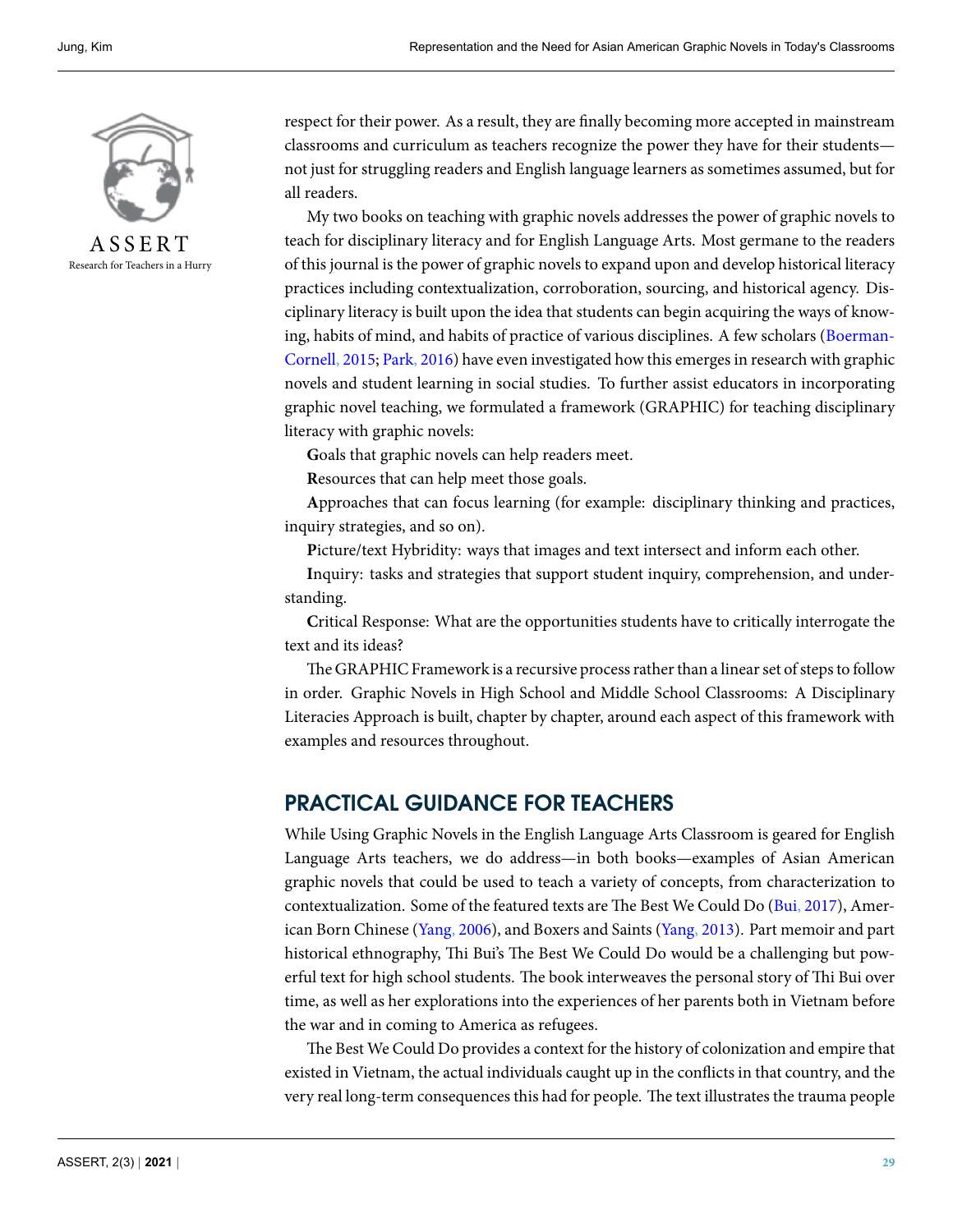

Research for Teachers in a Hurry

endured through these times and humanizes a group that is sometimes seen as the nameless, faceless enemy or victim. Rather than provide a third-hand interpretation of events as we see in traditional textbooks, we see firsthand how this war impacted people's lives—from both a Vietnamese and American angle. One particularly poignant page shows Bui's father as an old man retelling his experiences in one panel and then in the next panel shows him in the same scene but as a child—alluding to that broken child in him. It connects how history continues to impact us long past the actual events.

Another graphic novel that draws on historic recurrence and connectivity is Displacement([Hughes,](#page-7-10) [2020\)](#page-7-10). This is a newer graphic novel that could be used as part of a text set of graphic novels about Japanese incarceration, along with They Called Us Enemy and Citizen 13660. Japanese incarceration during WWII is one of the few Asian American historical events that may actually get taught in pK-12 schools, along with Chinese railroad workers([An](#page-6-1), [2016](#page-6-1); [Rodríguez,](#page-7-11) [2018,](#page-7-11) [2019](#page-7-12)), but generally receives little attention.

Displacement riffs on a different book, Octavia Butler's Kindred, which follows the story of a young Black woman in the 1970s who find herself inexplicably pulled back in time to protect one of her ancestors during slavery in the American South. Displacement follows Kiku, a biracial Japanese-White American girl, who keeps getting pulled back or "displaced" in time to her grandmother's experiences in the 1940's and Japanese incarceration. Even while Kiku knew her grandmother had been in the camps, she felt disconnected from it and there were many silences around it. Her experiences, and the reader's vicarious experiences through the book, bring forward the very real people and experiences that populate our history texts. We also see the ways in which the "victims" of such experiences had agency and tried to advocate for themselves and were not just passive victims([An](#page-6-2), [2017](#page-6-2)).

Furthermore, Displacement reinforces the cyclical nature of history. We hear, too often, the phrase "never again," while we see history repeat itself over and over. In the backdrop of the present-day scenes in the book, we see news reports about families being separated and detained at the U.S.'s southern border. The book is clearly drawing parallels between these different forms of governmental detention. Earlier in Trump's presidency, when he spoke about possibly detaining Muslim Americans in this country, survivors of Japanese incarceration spoke out against this idea and shared their own experiences in such camps. Texts like Displacement humanize and personalize history and the Asian Americans who were part of it, while drawing contemporary connections as well.

There is a growing list of graphic novels that address the Asian American experience, both historically and in contemporary times, that draw upon both the transnational and domestic experiences of their presence in the United States. Other titles to consider are:

Almost American Girl (Ha, 2020) Green Lantern: Legacy (Lê, 2020) The Magic Fish (Le Nguyen, 2020) The Magical Life of Long Tack Sam (Fleming, 2007) Pashmina (Chanani, 2017) Stargazing (Wang, 2019)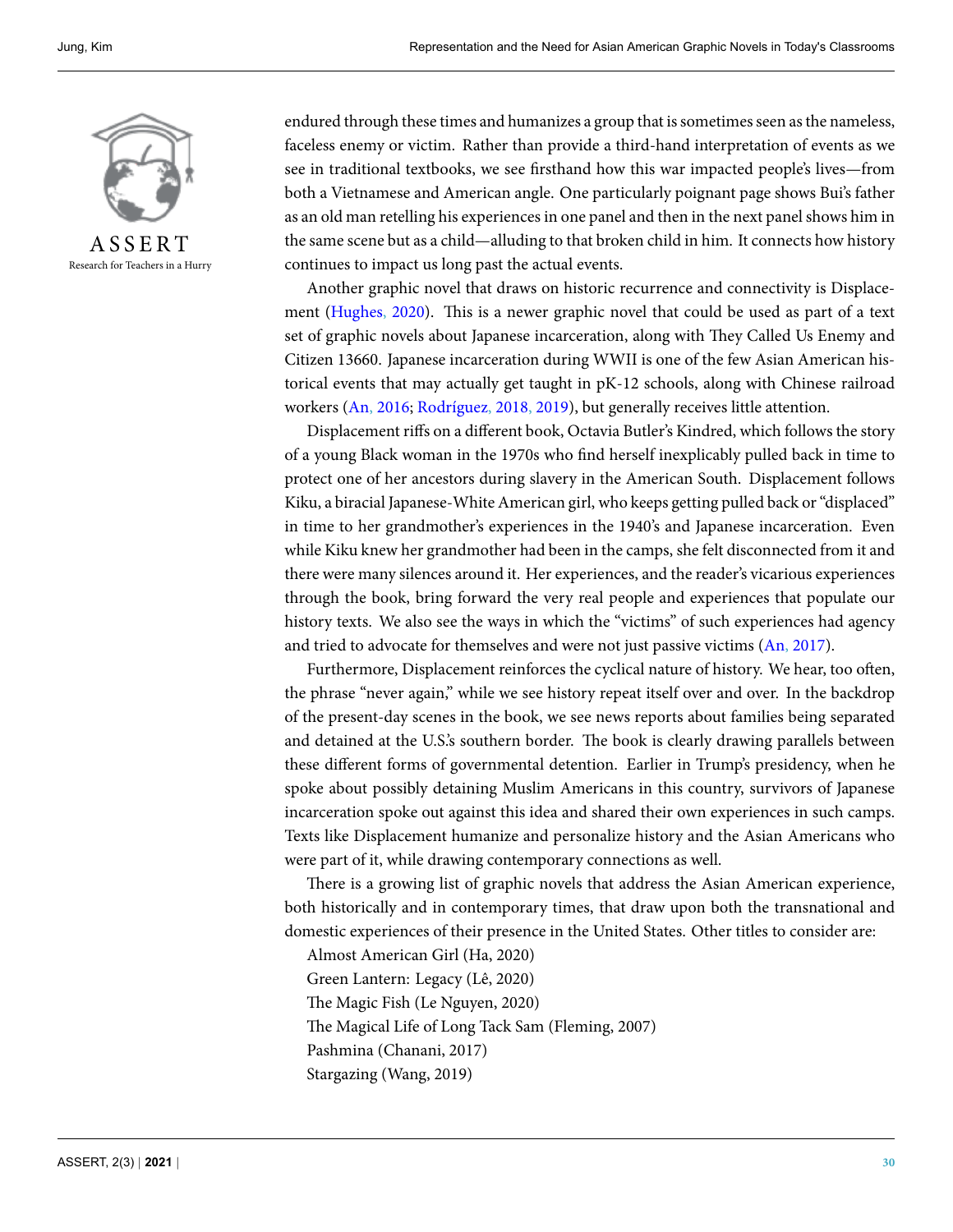

A S S E R T Research for Teachers in a Hurry

The inclusion of Asian Americans, and all minoritized groups, into U.S. classrooms and curriculum is an important first step towards an educational system that is more just and equitable, but also a society that recognize the histories and contributions of all its membership.

## **Q & A WITH JUNG KIM**

#### **Question #1**

#### *Teacher's Question:*

How can teachers best help students tend carefully to the power of illustrations in graphic novels?

#### *Jung Kim's Response:*

One trap that teachers fall into sometimes is thinking that students automatically know how to read a graphic novel. Pictures are assumed to be self-explanatory and there is not a need to teach students how to "read" an illustration. However, many students tend to skim quickly through the pictures and miss many of the textured, multimodal layers that make graphic novels so powerful. It would be a great benefit for students if teachers helped show them how to slow down and really examine the choices authors and illustrators make in creating graphic novels. Why are certain color choices made? How are the frames laid out in the page? How does that impact how quickly or slowly you read the page? What are the characters feeling and how do you know? Tran LeNguyen's The Magic Fish has three interwoven storylines, which can be confusing for readers. However, if one looks closely, they will realize that those three stories are also told using three different colors. If a student didn't realize this, it may take them half the book—or perhaps never—to understand how these three distinct stories work together. And if they are frustrated enough, they may not finish the book. A great resource for teachers who are interested in learning more about how to read the comics format is Scott McCloud's Understanding Comics: The Invisible Art.

#### **Question #2**

#### *Teacher's Question:*

What advice do you have for teachers on how to be successful in teaching with graphic novels? Are there any particular do's and don'ts?

#### *Jung Kim's Response:*

Good teachers think about what students need to succeed. As indicated in the answer to the previous question, sometimes teachers presume students know how to read graphic novels—and read them well. It is important to gauge how familiar and skilled students are with the format and then help prepare them as needed. Re-reading should also be highly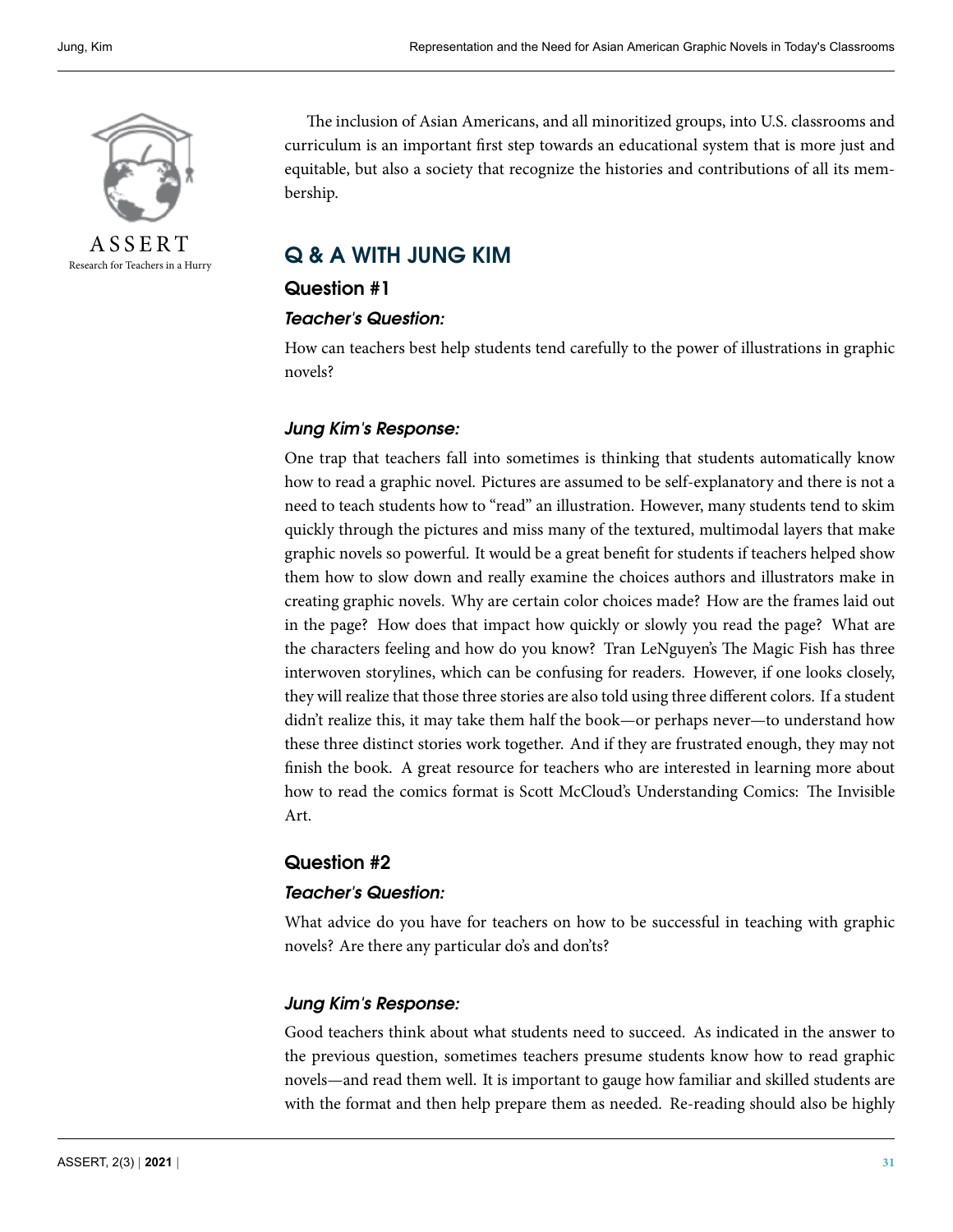

Research for Teachers in a Hurry

encouraged as students can pick out and appreciate more nuanced understandings of the text with each reading.

People often presume that because there are pictures, that a graphic novel will automatically be "easier." In fact, the level of vocabulary in graphic novels can actually be higher than traditional grade level texts. This is because with the limited words that can be worked into a frame, authors must use the best word that fits, even if it is a more advanced word. Teachers should be aware of the kinds of vocabulary that are in the text or the background knowledge that is presumed.

Finally, one activity that seems particularly alluring for teachers is to assign students a culminating activity where they create their own graphic novel. Avoid jumping on this idea without deep planning and thought. This is akin to asking students to write sentences using a vocabulary word they just learned. There is not enough exposure and deep understanding. Graphic novel writing and illustrating are difficult tasks, and many graphic novels are produced by separate writers and illustrators (and even the illustrators are broken down to the main illustrator, inkers, and color!). It can be a frustrating task to ask students to complete a project that even professionals might struggle with. This is not to deter teachers from possibly considering such a project, but it should not be one taken lightly. With that said, there are various apps and platforms online with pre-produced figures and panels. It could be interesting to have students create a short comic strip or play with pieces of the graphic novel process, but assigning a full graphic novel project is probably too challenging for a regular classroom project.

#### **Question #3**

#### *Teacher's Question:*

What would you say is the biggest challenge/obstacle for teachers in using graphic novels in the social studies classroom? for students?

#### *Jung Kim's Response:*

Depending on the district, I would think the biggest challenge is just getting graphic novels into the curriculum. This is because sometimes school get caught up in the "mile wide, inch deep" philosophy of teaching—where coverage or quantity trumps depth of understanding. This may be a result of standardized testing and the demands placed upon teachers to cover a certain amount of material. Making room for any trade book, graphic novel or not, can be a difficult negotiation in a jampacked curriculum. Because the inclusion of graphic novels in classrooms is a relatively new phenomenon, many schools may need to make a financial investment as well.

In addition, because many people, including teachers and administrators, may underestimate the power of graphic novels, there may be resistance from within the school and community as well. Teachers may need to "prove" that graphic novels are not watering down the curriculum but are actually powerful vehicles for teaching.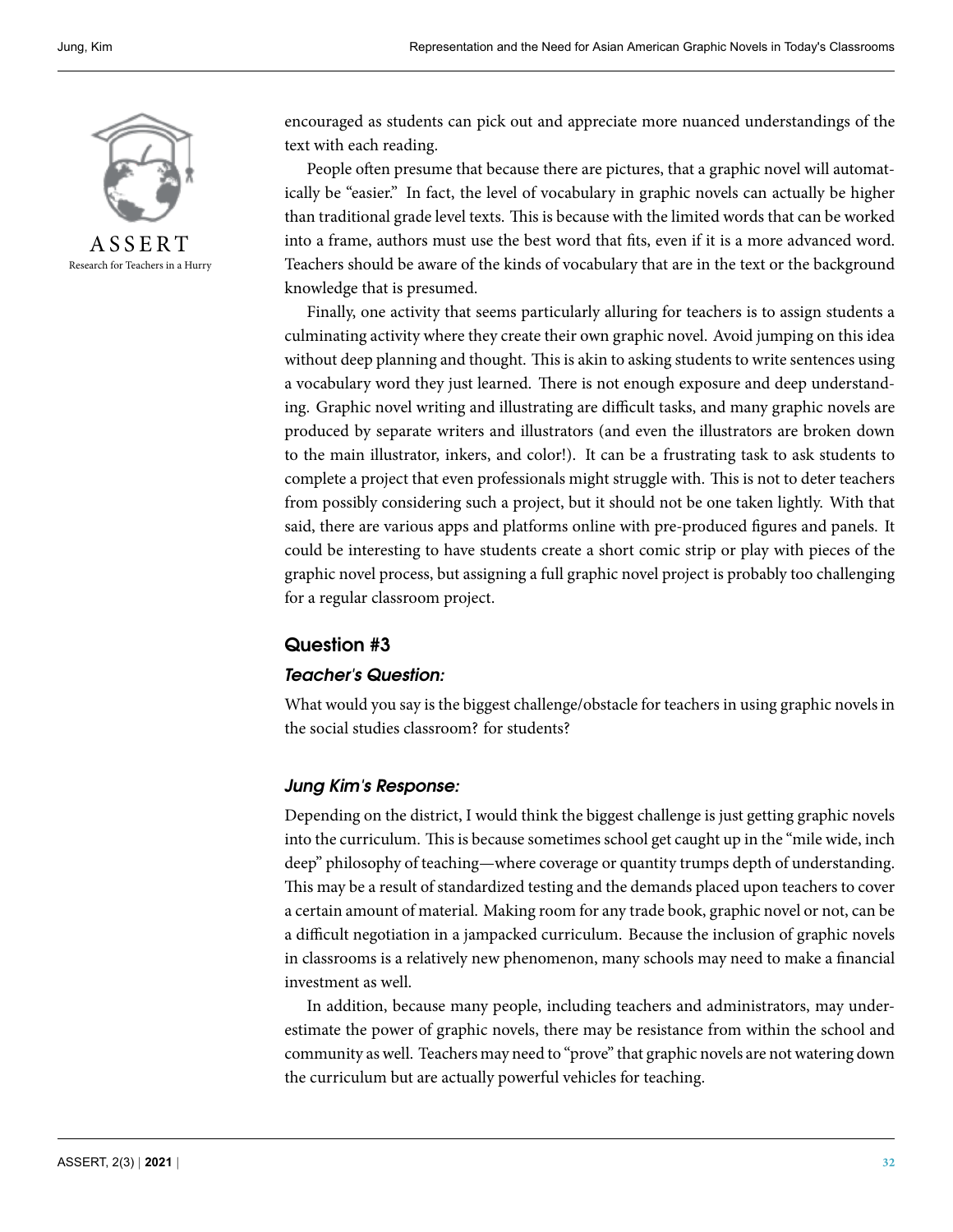

A S S E R T Research for Teachers in a Hurry

As indicated earlier, students may also be under-prepared for reading graphic novels in deep and meaningful ways. Some students who are newer to graphic novels may struggle with the unfamiliar format and need additional assistance as well.

#### **Question #4**

#### *Teacher's Question:*

Do you have suggestions and/or resources for teachers to build our own content knowledge—since many of us have not been taught Asian American history?

#### *Jung Kim's Response:*

There are some excellent resources for learning about Asian American history. The most recent and readily accessible one may be the recent PBS series Asian Americans. However, that only scratches the surface. There are fantastic historical compendiums, such as Erika Lee's The Making of Asian America: A History, Ronald Takaki's classic Strangers from a Different Shore, Lisa Lowe's Immigrant Acts, and Helen Zia's book Asian American Dreams.

#### **Question #5**

#### *Teacher's Question:*

How might a teacher explain to administration, parents, other teachers, or even to students the necessity of teaching hard history?

#### *Jung Kim's Response:*

All history was hard for someone. It is only recently that we are grappling with this fact and acknowledging this complicated truth. The sanitized, diluted version of history we have been teaching in schools often fails to compel students who don't see themselves or their communities represented in history texts. History is a dead thing taught as rote facts and dates. The opportunity to present history as living, as something that was made through struggle and resistance and passion, can be empowering and enlightening for all students. Critical educator Paolo Freire talks about oppression as diminishing the humanity of both the oppressor and the oppressed. It does not take away from learning to deal with difficult topics, it adds to our increasing understanding and humanization.

### **REFERENCES**

- <span id="page-6-1"></span>An, S. (2016). Asian Americans in American history: An AsianCrit perspective on Asian American inclusion in state US history curriculum standards. *Theory & Research in Social Education*, *44*(2), 244–276. Retrieved from <https://doi.org/10.1080/00933104.2016.1170646>
- <span id="page-6-2"></span>An, S. (2017). AsianCrit perspective on social studies. *The Journal of Social Studies Research*, *41*(2), 131–139. Retrieved from <https://doi.org/10.1016/j.jssr.2016.06.002>
- <span id="page-6-0"></span>Boerman-Cornell, W. (2015). Using historical graphic novels in high school history classes: Potential for contextualization, sourcing, and corroborating . *The History Teacher*, *48*(2), 209–224.